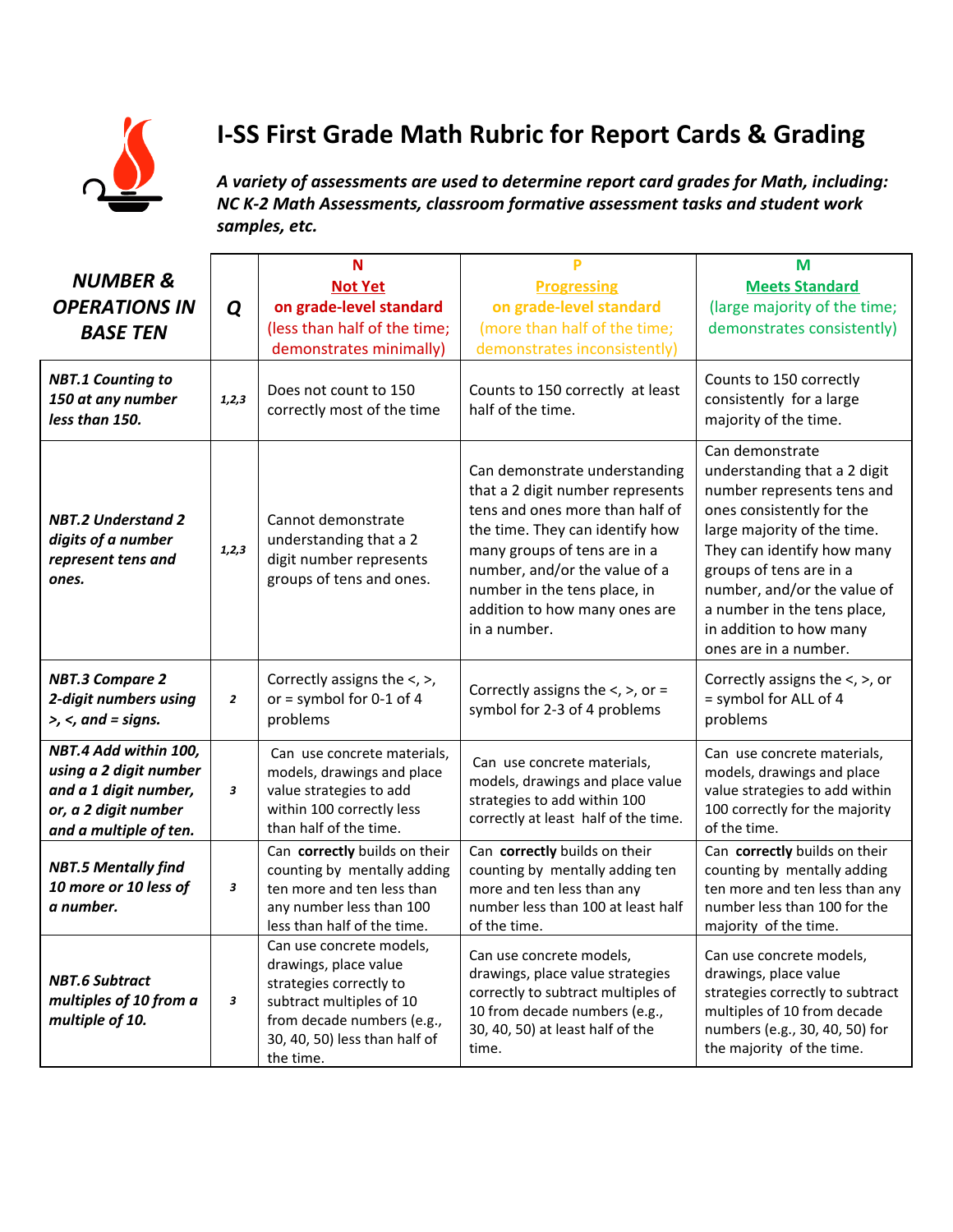| <b>NBT.7 Read and write</b> |     |                             |                               |                               |
|-----------------------------|-----|-----------------------------|-------------------------------|-------------------------------|
| numbers and                 |     | Does not read, write or     | Reads, writes and represents  | Reads, writes and represents  |
| represent a number of       | 1,2 | represent numbers to 100    | numbers to 100 correctly more | numbers to 100 correctly for  |
| objects with a written      |     | correctly most of the time. | than half of the time.        | a large majority of the time. |
| numeral to 100.             |     |                             |                               |                               |

| <b>OPERATIONS &amp;</b>                                                                                                                                                                                                                                                                                                                                              |                | N                                                                                                                                                                                                                                                                                                  | P                                                                                                                                                                                                                   | M                                                                                                                                                                                                                                       |
|----------------------------------------------------------------------------------------------------------------------------------------------------------------------------------------------------------------------------------------------------------------------------------------------------------------------------------------------------------------------|----------------|----------------------------------------------------------------------------------------------------------------------------------------------------------------------------------------------------------------------------------------------------------------------------------------------------|---------------------------------------------------------------------------------------------------------------------------------------------------------------------------------------------------------------------|-----------------------------------------------------------------------------------------------------------------------------------------------------------------------------------------------------------------------------------------|
|                                                                                                                                                                                                                                                                                                                                                                      |                | <b>Not Yet</b>                                                                                                                                                                                                                                                                                     | <b>Progressing</b>                                                                                                                                                                                                  | <b>Meets Standard</b>                                                                                                                                                                                                                   |
| <b>ALGEBRAIC</b>                                                                                                                                                                                                                                                                                                                                                     | Q              | on grade-level standard                                                                                                                                                                                                                                                                            | on grade-level standard                                                                                                                                                                                             | (large majority of the                                                                                                                                                                                                                  |
| <b>THINKING</b>                                                                                                                                                                                                                                                                                                                                                      |                | (less than half of the time;                                                                                                                                                                                                                                                                       | (more than half of the time;                                                                                                                                                                                        | time; demonstrates                                                                                                                                                                                                                      |
| <b>OA.1 Solve addition and</b><br>subtraction word<br>problems within 20.<br>Solution strategies are<br>based on one of the<br>following:<br>$\bullet$ adding up<br>• subtracts in parts by<br>decomposing<br>· makes an equivalent<br>problem<br>$\bullet$ uses a double<br>combination<br>· uses manipulatives,<br>drawings, or models to<br>represent the problem | 1,4            | demonstrates minimally)<br>Can solve addition and<br>subtraction word problems<br>within 20 correctly less than<br>half of the time.                                                                                                                                                               | demonstrates inconsistently)<br>Can solve addition and<br>subtraction word problems<br>within 20 correctly at least half<br>of the time.                                                                            | consistently)<br>Can solve addition and<br>subtraction word<br>problems within 20<br>correctly a large majority<br>of the time. This includes<br>explaining and/or using<br>an appropriate strategy.                                    |
| OA.2 Adding 3 whole<br>numbers whose sum is<br>less than or equal to 20.                                                                                                                                                                                                                                                                                             | $\overline{2}$ | Can correctly solve multi-step<br>word problems by adding<br>(joining) three numbers whose<br>sum is less than or equal to 20,<br>using a variety of mathematical<br>representations less than half of<br>the time. ex. $4 + 5 + 6$ could be<br>solved by filling in a ten frame<br>then adding 5. | Can correctly solve multi-step<br>word problems by adding<br>(joining) three numbers whose<br>sum is less than or equal to 20,<br>using a variety of mathematical<br>representations more than half<br>of the time. | Can correctly solve<br>multi-step word problems<br>by adding (joining) three<br>numbers whose sum is less<br>than or equal to 20, using<br>a variety of mathematical<br>representations<br>consistently or the<br>majority of the time. |
| <b>OA.3 Commutative and</b><br>associative properties<br>as strategies for solving<br>addition problems.                                                                                                                                                                                                                                                             | 1,3,4          | Did not meet either descriptor<br>in "Meets Standard"                                                                                                                                                                                                                                              | Meets 1 of the descriptors in<br>"Meets Standard"                                                                                                                                                                   | Correctly solves problems<br><b>AND Explanation includes</b><br>a drawing or words that<br>make the equation true                                                                                                                       |
| OA.4 Solve for the<br>unknown addend<br>within 20.students<br>should develop flexibility<br>when solving unknown<br>addend problems, using<br>strategies such as:<br>direct modeling<br>$\bullet$<br>count on/count<br>$\bullet$<br>back<br>use derived facts<br>make a ten<br>think addition                                                                        | 4              | Can find the correct solution to<br>a problem based on the<br>meaning in the story less than<br>half of the time.                                                                                                                                                                                  | Can find the correct solution to<br>a problem based on the<br>meaning in the story at least<br>half of the time.                                                                                                    | Can find the correct<br>solution to a problem<br>based on the meaning in<br>the story consistently or<br>for the majority of the<br>time.                                                                                               |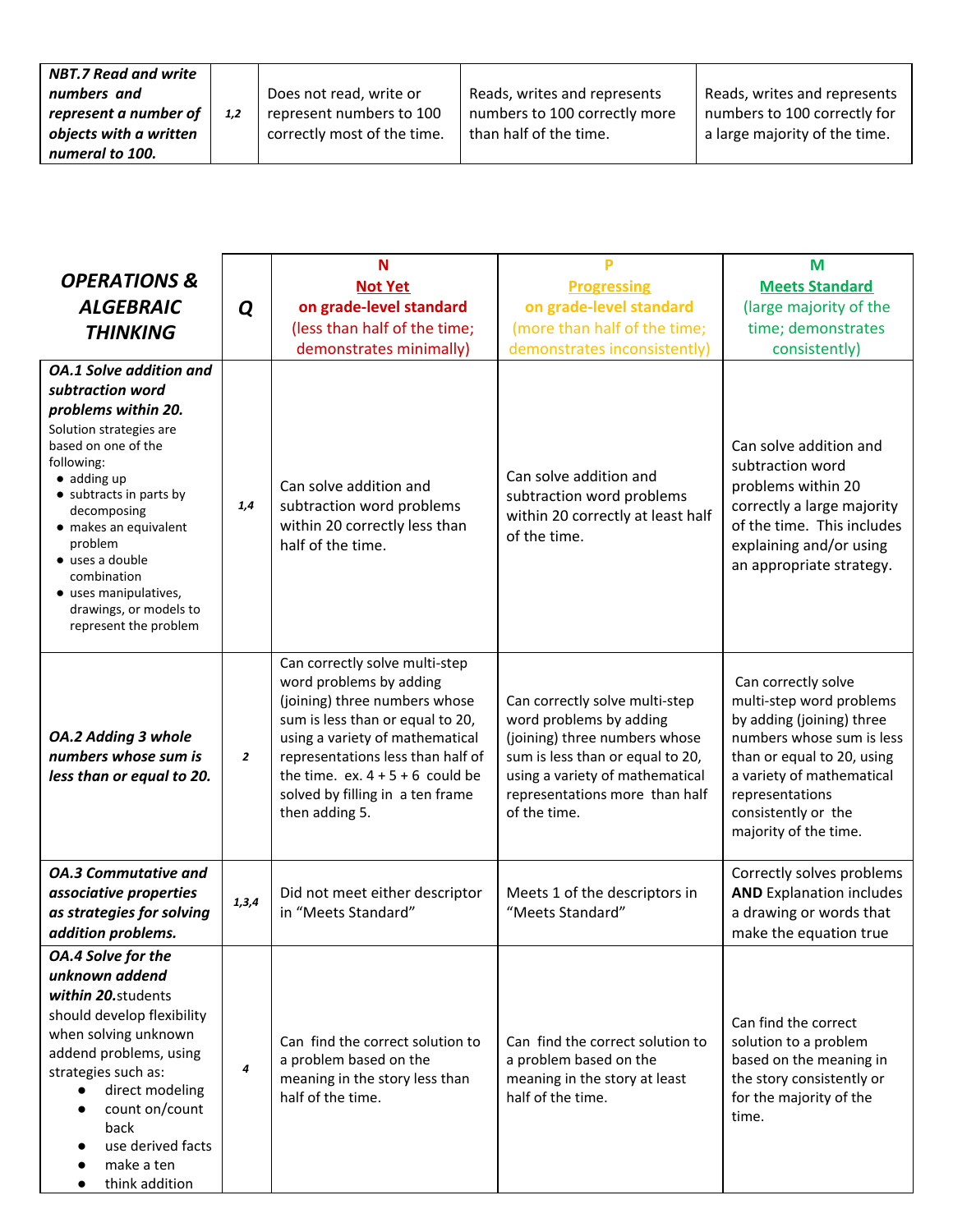| think<br>$\bullet$<br>subtraction<br>subtract through<br>ten                                                                                                                                                                                                                                        |                |                                                                                                                                                                       |                                                                                                                                                                                                                                                                                                                |                                                                                                                                                                               |
|-----------------------------------------------------------------------------------------------------------------------------------------------------------------------------------------------------------------------------------------------------------------------------------------------------|----------------|-----------------------------------------------------------------------------------------------------------------------------------------------------------------------|----------------------------------------------------------------------------------------------------------------------------------------------------------------------------------------------------------------------------------------------------------------------------------------------------------------|-------------------------------------------------------------------------------------------------------------------------------------------------------------------------------|
| <b>OA.6 Add and subtract</b><br>within 20 using various<br>strategies.                                                                                                                                                                                                                              | 1,4            | Cannot solve addition or<br>subtraction problems within<br>20 using any strategy.                                                                                     | Can correctly solve addition<br>and subtraction problems<br>more than half of the time,<br>using 1 or 2 strategies.                                                                                                                                                                                            | Can correctly solve<br>addition and subtraction<br>problems correctly for<br>the majority of the time,<br>using a variety of the<br>given strategies.                         |
| OA.7 Apply<br>understanding of equal<br>sign to determine if<br>equations are true.                                                                                                                                                                                                                 | 1, 2, 3        | Does not correctly identify<br>whether or not equations<br>involving + and - are true                                                                                 | Sometimes identifies correctly<br>whether or not equations<br>involving + and - are true and<br>can sometimes explain<br>thinking clearly and logically<br><b>OR</b><br>Correctly identifies whether or<br>not equations involving + and -<br>are true, but does NOT explain<br>thinking clearly and logically | Consistently identifies<br>correctly whether or not<br>equations involving + and<br>- are true<br><b>AND</b><br>can explain thinking<br>clearly and logically                 |
| <b>OA.8 Determine the</b><br>unknown whole<br>number in an addition<br>or subtraction<br>equation, using 3 whole<br>numbers.                                                                                                                                                                        | $\overline{z}$ | Can use their understanding of<br>strategies related to addition<br>and subtraction to correctly<br>solve equations with an<br>unknown less than half of the<br>time. | Can use their understanding of<br>strategies related to addition<br>and subtraction to correctly<br>solve equations with an<br>unknown at least half of the<br>time.                                                                                                                                           | Can use their<br>understanding of<br>strategies related to<br>addition and subtraction<br>to correctly solve<br>equations with an<br>unknown for the majority<br>of the time. |
| <b>OA.9 Demonstrate</b><br>fluency with addition<br>and subtraction within<br>10. Using the following<br>strategies.<br>Counting on<br>Making ten<br>Decomposing<br>$\bullet$<br>Relationship<br>between<br>addition &<br>subtraction<br>Using a<br>$\bullet$<br>numberline<br>Equivalent form<br>٠ | 1,4            | Can use a variety of strategies to<br>solve addition and subtraction<br>problems correctly less than half<br>of the time.                                             | Can use a variety of strategies to<br>solve addition and subtraction<br>problems correctly at least half<br>of the time.                                                                                                                                                                                       | Can use a variety of<br>strategies to solve addition<br>and subtraction problems<br>correctly for the majority<br>of the time                                                 |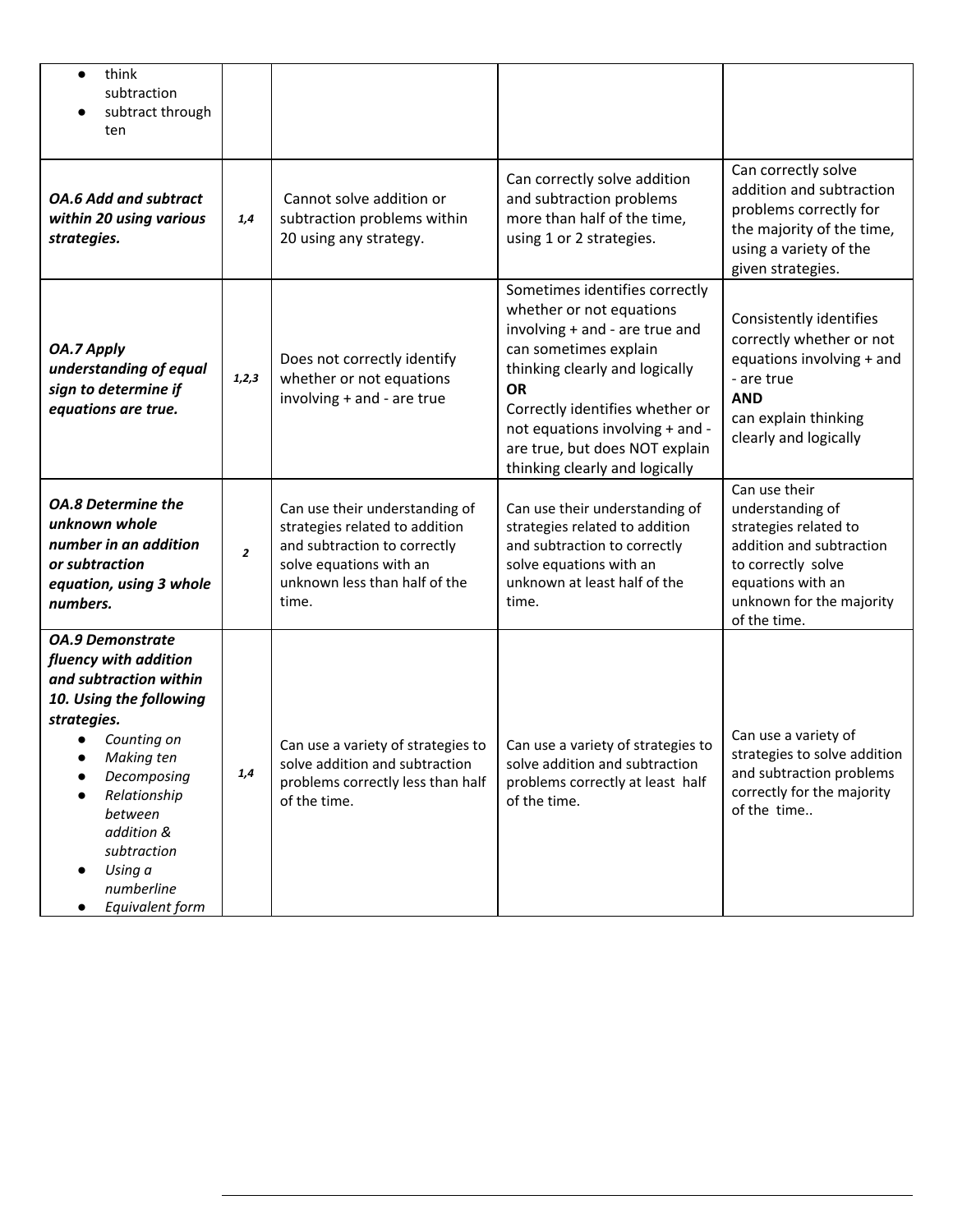|                                                                                                                                                                                                                                  |                         | N                                                                                                                                                                                              |                                                                                                                                                                                               | M                                                                                                                                                                                                                               |
|----------------------------------------------------------------------------------------------------------------------------------------------------------------------------------------------------------------------------------|-------------------------|------------------------------------------------------------------------------------------------------------------------------------------------------------------------------------------------|-----------------------------------------------------------------------------------------------------------------------------------------------------------------------------------------------|---------------------------------------------------------------------------------------------------------------------------------------------------------------------------------------------------------------------------------|
|                                                                                                                                                                                                                                  |                         | <b>Not Yet</b>                                                                                                                                                                                 | <b>Progressing</b>                                                                                                                                                                            | <b>Meets Standard</b>                                                                                                                                                                                                           |
| <b>GEOMETRY</b>                                                                                                                                                                                                                  | Q                       | on grade-level standard                                                                                                                                                                        | on grade-level standard                                                                                                                                                                       | (large majority of the                                                                                                                                                                                                          |
|                                                                                                                                                                                                                                  |                         | (less than half of the time;                                                                                                                                                                   | (more than half of the time;                                                                                                                                                                  | time; demonstrates                                                                                                                                                                                                              |
|                                                                                                                                                                                                                                  |                         | demonstrates minimally)                                                                                                                                                                        | demonstrates inconsistently)                                                                                                                                                                  | consistently)                                                                                                                                                                                                                   |
| G.1 Defining and<br>non-defining attributes<br>of 2D and 3D shapes.                                                                                                                                                              | 3                       | Can use defining and<br>non-defining attributes of<br>shapes to correctly identify,<br>name, build and draw shapes<br>less than half of the time.                                              | Can use defining and<br>non-defining attributes of<br>shapes to correctly identify,<br>name, build and draw shapes at<br>least half of the time.                                              | Can use defining and<br>non-defining attributes of<br>shapes to correctly<br>identify, name, build and<br>draw shapes consistently<br>or for the majority of the<br>time.                                                       |
| G.2 Create 2D and 3D<br>composite shapes.                                                                                                                                                                                        | $\overline{\mathbf{3}}$ | Can create composite two- and<br>three-dimensional shapes, are<br>able to identify the name of the<br>composite shape, and the<br>shapes that form it correctly less<br>than half of the time. | Can create composite two- and<br>three-dimensional shapes, are<br>able to identify the name of the<br>composite shape, and the<br>shapes that form it correctly at<br>least half of the time. | Can create composite<br>two- and<br>three-dimensional shapes,<br>are able to identify the<br>name of the composite<br>shape, and the shapes<br>that form it correctly<br>consistently or for the<br>large majority of the time. |
| <b>G.3 Partition circles and</b><br>rectangles into 2 and 4<br>equal shares. Students<br>should recognize that<br>when something is cut<br>into two equal pieces,<br>each piece will equal<br>one-half of its original<br>whole. | $\boldsymbol{4}$        | Able to partition rectangles and<br>circles of various sizes into<br>halves and fourths correctly less<br>than half of the time.                                                               | Able to partition rectangles and<br>circles of various sizes into<br>halves and fourths correctly at<br>least half of the time.                                                               | Able to partition<br>rectangles and circles of<br>various sizes into halves<br>and fourths correctly<br>consistently or for the<br>majority of the time.                                                                        |

| <b>MEASUREMENT</b><br><b>&amp; DATA</b>                                                                               | Q              | N                                                                                                                              |                                                                                                                                                 | M                                                                                                                                                         |
|-----------------------------------------------------------------------------------------------------------------------|----------------|--------------------------------------------------------------------------------------------------------------------------------|-------------------------------------------------------------------------------------------------------------------------------------------------|-----------------------------------------------------------------------------------------------------------------------------------------------------------|
|                                                                                                                       |                | <b>Not Yet</b>                                                                                                                 | <b>Progressing</b>                                                                                                                              | <b>Meets Standard</b>                                                                                                                                     |
|                                                                                                                       |                | on grade-level standard                                                                                                        | on grade-level standard                                                                                                                         | (large majority of the                                                                                                                                    |
|                                                                                                                       |                | (less than half of the time;                                                                                                   | (more than half of the time;                                                                                                                    | time; demonstrates                                                                                                                                        |
|                                                                                                                       |                | demonstrates minimally)                                                                                                        | demonstrates inconsistently)                                                                                                                    | consistently)                                                                                                                                             |
| <b>MD.1 Order 3 objects</b><br>by length; compare the<br>lengths of 2 objects<br>indirectly by using a 3rd<br>object. | $\overline{2}$ | Does not order objects by<br>length or explain the lengths of<br>two objects using a 3rd object<br>less than half of the time. | Sometimes orders objects by<br>length AND correctly explains<br>the lengths of two objects<br>using a 3rd object more than<br>half of the time. | Consistently orders<br>objects by length AND<br>correctly explains lengths<br>of two objects using a 3rd<br>object for the large<br>majority of the time. |
| <b>MD.2 Measure lengths</b><br>with non-standard<br>units.                                                            | $\overline{2}$ | Does not demonstrate<br>understanding of non-standard<br>measurement                                                           | Is able to use non-standard<br>measurement correctly at<br>least half of the time.                                                              | Is able to use<br>non-standard<br>measurement correctly<br>for the large majority of<br>the time.                                                         |
| <b>MD.3 Tell and write</b><br>time to the hour and<br>half hour.                                                      | 4              | Does not demonstrate telling<br>time to the hour or half-hour.                                                                 | Is able to tell time to the hour<br>correctly and half hour<br>correctly for at least half of the<br>time.                                      | Is able to tell time to the<br>hour and half hour<br>correctly for the large<br>majority of the time.                                                     |